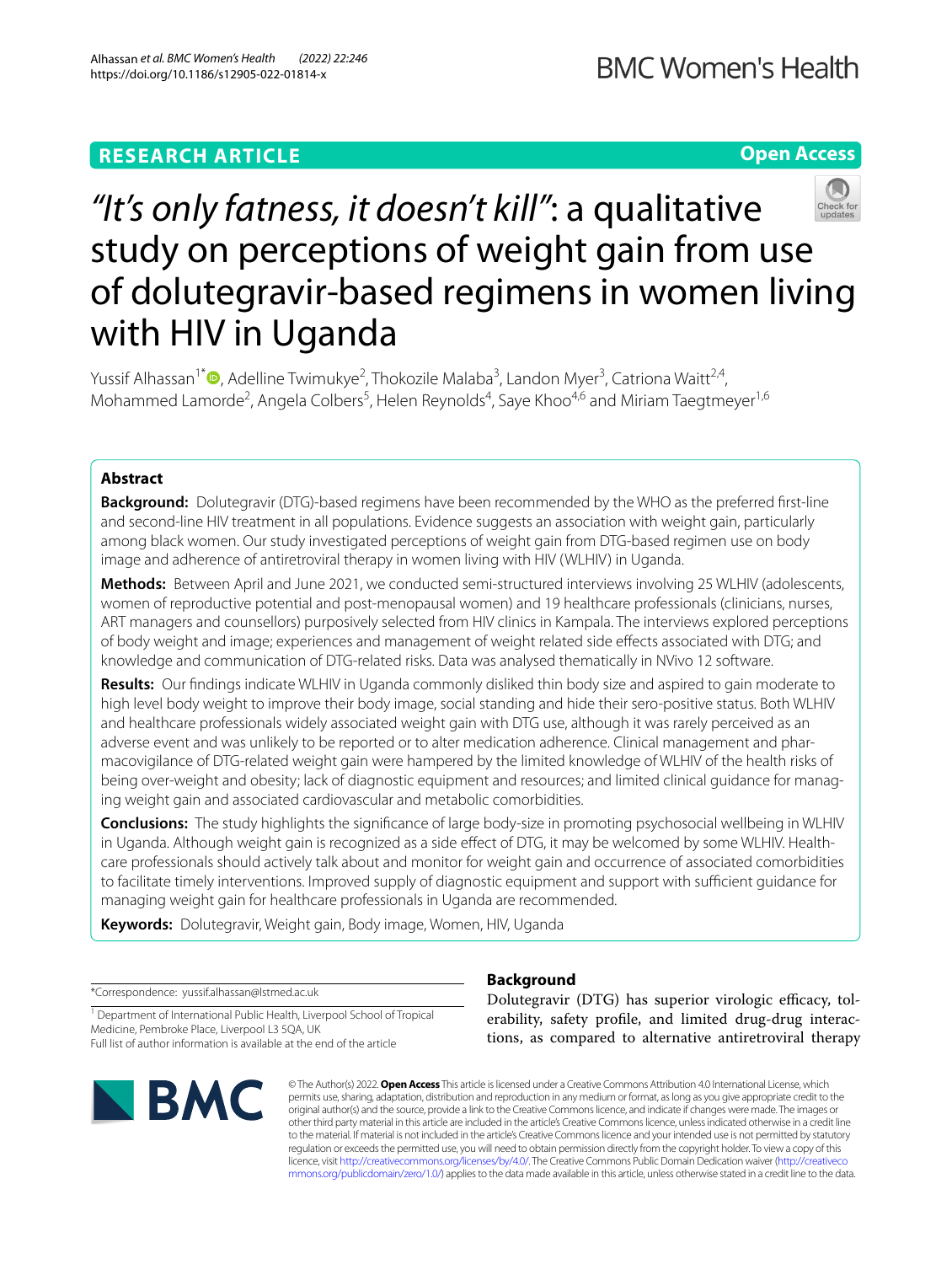regimens for HIV [[1,](#page-8-0) [2\]](#page-8-1). Since 2016, the World Health Organisation (WHO) has recommended DTG-based regimens as preferred for frst-line and second-line treatment for HIV in low-income and middle-income countries  $[2]$  $[2]$ . There is growing concern however, that integrase inhibitors, including DTG, are associated with weight gain [[3\]](#page-8-2), and related complications, such as diabetes and hypertension  $[4]$  $[4]$ . The NAMSAL trial in Cameroon found participants randomised to DTG gained signifcantly more weight than those in the efavirenz (EFV) arm at 48 weeks of exposure to the treatments [\[5](#page-8-4)]. Similar fndings have been reported by the ADVANCE trial in South Africa, with antiretroviral therapy (ART) naïve participants randomised to DTG experiencing more weight gain [\[6](#page-8-5)]. A switch study to assess the diferential efect of DTG on body weight showed a signifcant but small weight gain after participants were switched from ritonavir-boosted protease inhibitor–based regimen [\[7](#page-8-6)]. While not all ART-induced weight gain is harmful, since it may represent treatment efficacy and return to normal weight, continued weight gain may afect life expectancy and quality of life as patients age and risks of co-morbidities increase [\[8](#page-8-7)].

ART-related weight gain has a genetic component and is more pronounced in women, especially post-menopausal women [\[9](#page-8-8), [10\]](#page-8-9), with Black African women more susceptible  $[3, 11]$  $[3, 11]$  $[3, 11]$ . There is a rapid rise of overweight and obesity in Africa due to increasing urbanisation and related conventional risk factors [[12\]](#page-9-1), which coupled with the high prevalence of HIV and other communicable disease makes the problem particularly intractable. With African women more prone to both HIV infection and obesity [[13\]](#page-9-2), they risk being disproportionately afected by ART-related cardiovascular and metabolic diseases.

Weight gain from DTG use may have psychosocial implications for PLHIV, especially among women [[14\]](#page-9-3), including altered body image and poor adherence to treatment. Literature on the impacts of altered body image resulting from ART use is divergent. Wagner and Rabkin found psychological wellbeing of PLHIV was afected negatively by increased weight loss [[15\]](#page-9-4). Body dissatisfaction has been linked with depression [\[16](#page-9-5)] and symptomatic disease in HIV with resulting implications on treatment and antiretroviral therapy adherence [[17\]](#page-9-6). Corless and colleagues found larger body size correlated with better perceived quality of life [[17](#page-9-6)]. A qualitative study in South Africa found increased body size was perceived as a marker of well-being [[18\]](#page-9-7). Furthermore, two-thirds of adolescent women in a study in Cape Town (South Africa) associated increased body mass with happiness and health [[19\]](#page-9-8). It is envisaged that the attitude of women living with HIV (WLHIV) towards DTG-related weight gain will be infuenced by pre-existing body image and size preferences as mediated by socio-cultural norms as well as beliefs about weight-related health risks.

In Uganda, the focus of the current study, national rollout of DTG-based ART commenced in March 2018, with eligible frst-line treatment patients initiated on a fxeddose combination of TDF/lamivudine (3TC)/DTG (TLD) [[20\]](#page-9-9). Several Ugandan studies have since reported hyperglycaemia [[21\]](#page-9-10) and increased appetite and weight gain associated with DTG [[22,](#page-9-11) [23](#page-9-12)], although evidence on the implications for treatment adherence and psychosocial wellbeing is scant. The Ugandan HIV treatment guidelines recommend weight monitoring and early treatment of complications in patients who initiate DTG. This paper seeks to explore perceptions and experiences of DTG-related weight gain in WLHIV, including potential efects on body image and medication adherence, as well as providers' experiences of managing weight-gain issues in patients.

# **Methods**

#### **Study design**

We adopted a cross-sectional descriptive qualitative design because it provides the most potential for exploring participant perspectives and the context in which they live [[24](#page-9-13)]. As the study focuses on participants' lived experiences it was embedded in an interpretivist paradigm; this emphasises individual subjective meanings and how they are infuenced by environment to understand social phenomenon  $[25]$  $[25]$  $[25]$ . The perceptions of WLHIV and healthcare workers (HCWs) were explored through interviews to explicate the research questions: how do WLHIV perceive weight gain resulting from the use of DTG-based regimen? How might DTG-based weight gain afect body image and ART medication adherence among WLHIV? What are the main challenges to managing DTG-associated weight gain in health facilities in Uganda?

#### **Study settings**

Study participants were selected from HIV clinics across Kampala, Uganda. The country has a generalized HIV epidemic: there were 1.4 million PLHIV in 2018; women account for 55% of adult PLHIV population [[26](#page-9-15)]; and Kampala has an estimated HIV prevalence rate of 6.9% [[27\]](#page-9-16). Obesity has been on the rise in Uganda since 1995, with women from urban areas and non-poor households more at risk [[28\]](#page-9-17). Uganda runs a vertical HIV care delivery model, with most clinics operating as stand-alone units dedicated to HIV services within general healthcare facilities [\[22](#page-9-11), [29](#page-9-18)].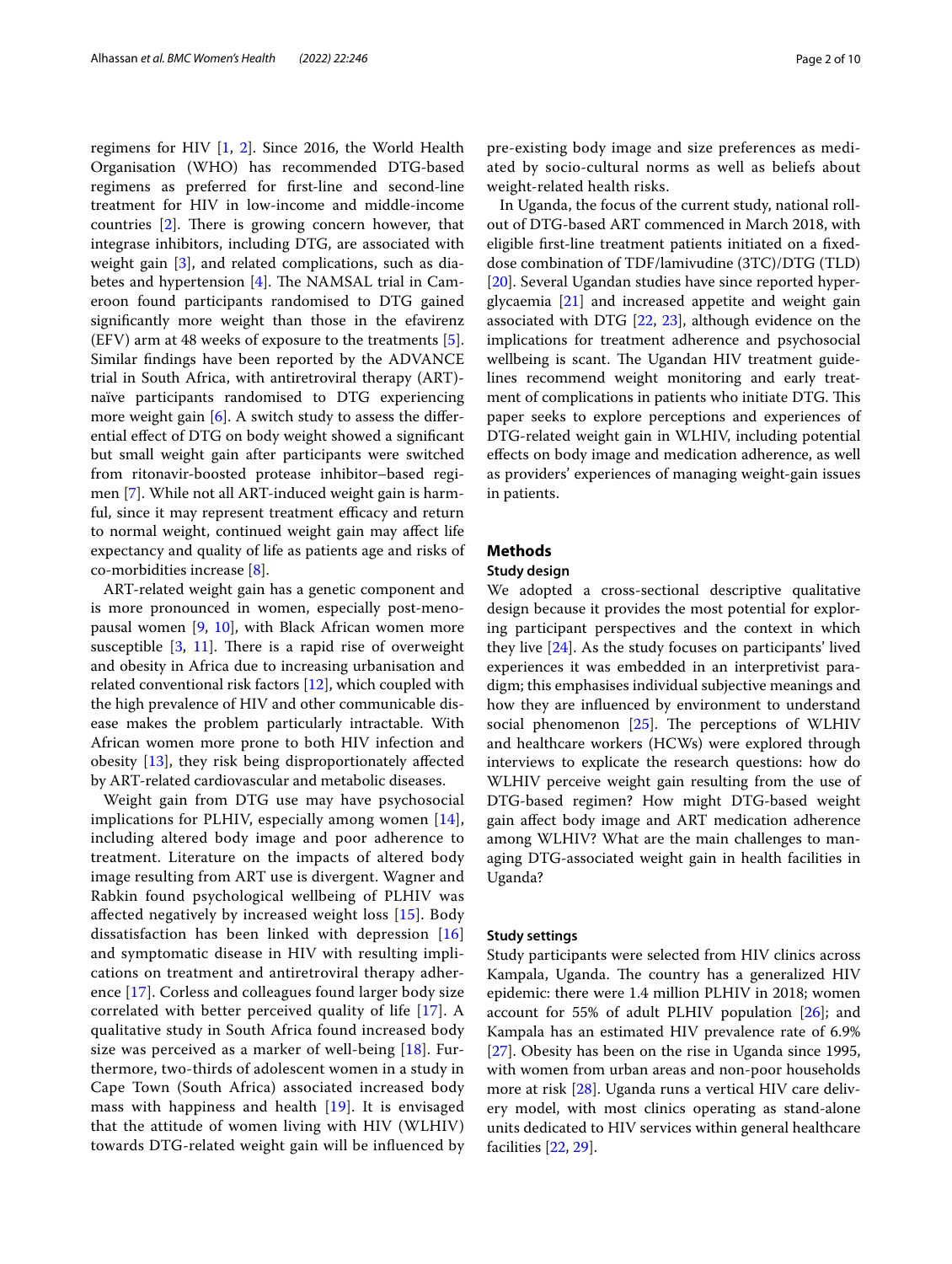#### **Study population and participant selection**

Two participant categories were involved in the study: WLHIV and health care providers routinely attending to ART patients. WLHIV were included to explore user perspectives on weight gain, body image and adherence; the latter to understand the challenges of dealing with weight-related side efects. We focused on women (rather than men) living with HIV due to their increased vulnerability to weight gain and body image challenges [[14\]](#page-9-3). A wide range of HCWs were included to enrich the diversity and complexity of the data (Table [2](#page-3-0)): pharmacists because they were involved in ART administration and education and were the point of contact for reporting side efects; clinicians and nurses as they were ART prescribers and decisionmakers over regimen changes; and counsellors due to their role in providing treatment literacy. WLHIV participants in three age brackets (18– 24 years; 25–49 years; and>49 years) were included to explore the views and experience of adolescents, women of reproductive potential and post-menopausal women. Although we had set the minimum age for participation to 15 years to capture the views of adolescents, only those aged 19 years and over participated.

Health care providers were sampled purposively [[24](#page-9-13)] based on their specialist knowledge, willingness to participate, and ability to provide consent. WLHIV were also selected purposively, and included if they had used a DTG-based regimen for least 3 months; and had experienced weight gain or other side efects of DTG. WLHIV were approached in-person at routine HIV care and treatment visits. Participating health facilities were drawn from diferent levels of the Ugandan healthcare system; including two Level 3 sub-county primary health care facilities; one Level 4 district hospital; and one specialist hospital. Sample size was determined by data saturation, deemed to have been reached when no new themes emerged at daily debriefng meetings involving the research team [[30\]](#page-9-19).

# **Data collection**

Data were collected through individual interviews to provide participants with privacy to speak openly due to the sensitive nature of the study topic  $[24]$  $[24]$ . The interviews were conducted from April to June 2021 by three experienced Ugandan qualitative researchers, including one of the authors (AT), with extensive knowledge of the local culture, language and healthcare system. They were conducted in-person at the participant's preferred location, including hospital premises and other safe community locations. Interviews lasted approximately 45 min, were conducted in Luganda or English, audio-recorded and complemented by written notes. Semi-structured topic guides informed the interviews and explored perceptions of body weight and image; experiences and management of DTG side efects; and knowledge and communication of DTG-related risks (Additional fle [1:](#page-8-10) Appendix 1). Questions were piloted and revised iteratively as data collection evolved.

#### **Data analysis**

Interviews were transcribed by a professional typist using a denaturalised approach; transcripts were non-verbatim, with repeated words, pauses and stutters removed  $[31]$  $[31]$  $[31]$ . The Luganda transcripts were then translated into English. All transcripts were reviewed for accuracy and completeness. Data were analysed with the assistance of NVivo12 software following the fve steps of thematic framework approach: familiarization; identifying a thematic framework; indexing; charting; and mapping and interpretation [\[32](#page-9-21)]. Two separate coding frameworks (one for WLHIV and one for HCWs) were inductively developed by AY and AT based on the topic guides and data from 10% of the transcripts. Following an inductive analytic approach, each transcript was read for recurrent ideas; codes assigned to relevant segments of text and similar codes aggregated to form themes  $[33]$  $[33]$ . Themes distilled from the two separate frameworks were triangulated to answer the research questions. To improve the quality of the results, transcripts were independently coded, compared and discussed. Emerging fndings were discussed among the authors in a consortium meeting and presented in a national health conference in Uganda where feedback was obtained and subsequently integrated into the analysis.. This study is reported in accordance with the Consolidated Criteria for Reporting Qualitative Research (COREQ) [[34](#page-9-23)] (Additional fle [2](#page-8-11): Appendix 2).

# **Results**

Forty-four participants took part in the study: 25 WLHIV and 19 HCWs (Tables [1,](#page-3-1) [2](#page-3-0)). Participation in the study was high; only 4 of eligible individuals invited failed to participate, with time constraints given as the main reason. Most of the WLHIV participants were young adults and middle-aged women and had received primary or secondary level education. The HCWs were mainly female, with their HIV-related work experience ranging from 3 to 13 years. Important themes of DTG-related weight gain being a welcome (rather than a worrying) side efect and of the barriers to recognising, monitoring and treating weight gain are described below along with illustrative quotes from the data.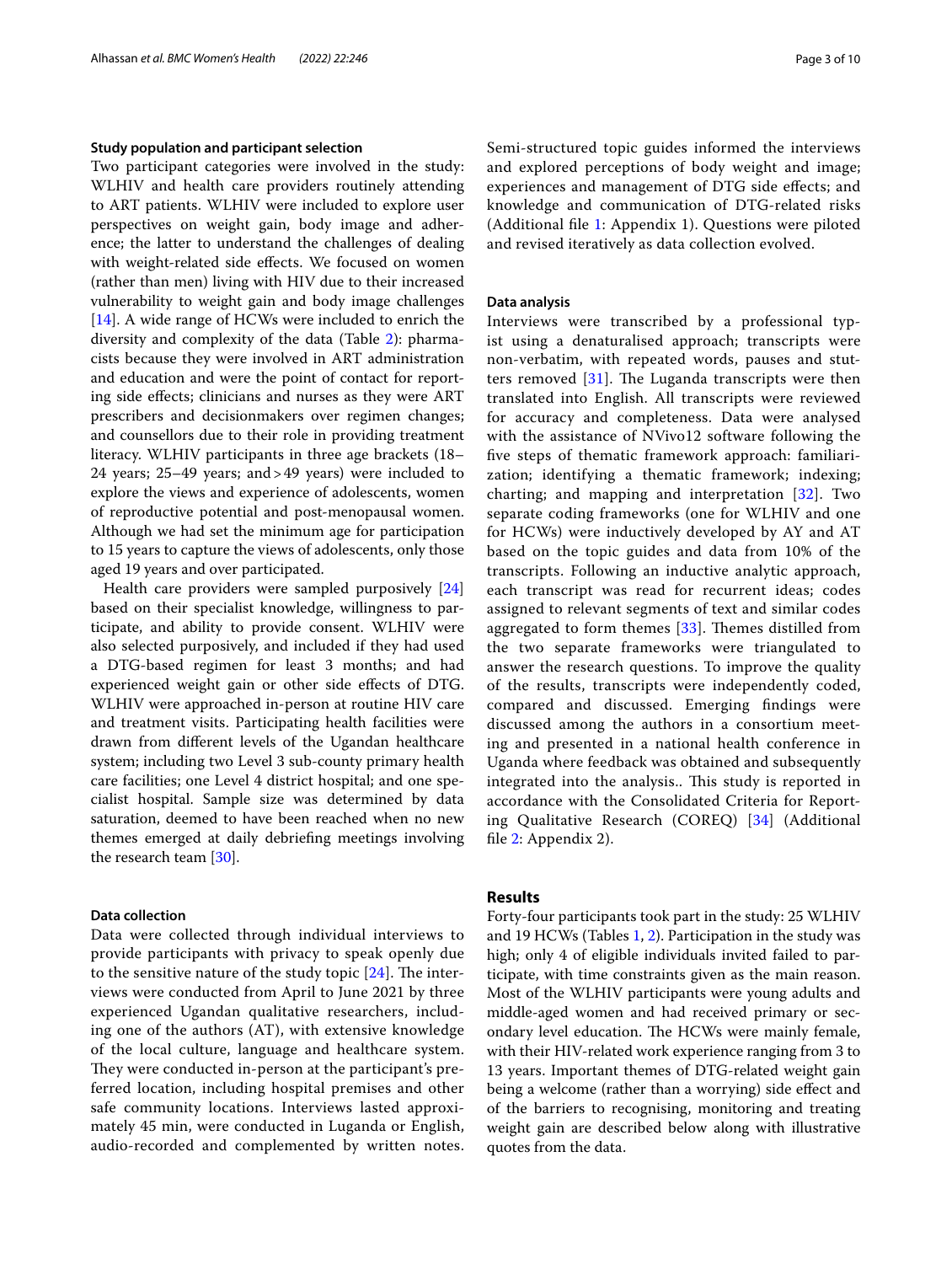<span id="page-3-1"></span>**Table 1** Participant characteristics (Women living with HIV)

|                                 | <b>Number</b>  | $\frac{0}{0}$ |
|---------------------------------|----------------|---------------|
| Age range                       |                |               |
| 18-24 years (Younger women)     | 10             | 40            |
| 25-49 years (Middle-aged women) | 10             | 40            |
| >49 years (Older women)         | 5              | 20            |
| <b>Education</b>                |                |               |
| No education                    | 1              | 4             |
| Primary                         | 11             | 44            |
| Secondary/High school           | 11             | 44            |
| Post-secondary                  | $\mathfrak{D}$ | 8             |
| Employment                      |                |               |
| Unemployed                      | 7              | 28            |
| Housewife                       | 2              | 8             |
| Vendor/trader                   | $\mathfrak{D}$ | 8             |
| Student                         | 1              | 4             |
| Volunteer                       | 4              | 16            |
| Formal sector worker            | 1              | 4             |
| Retail business                 | 7              | 28            |
| Waitress                        | 1              | 4             |
| Total                           | 25             | 100           |

<span id="page-3-0"></span>**Table 2** Participant characteristics (healthcare workers)

|                  | <b>Number</b>  | $\%$ |
|------------------|----------------|------|
| Cadre            |                |      |
| Clinician        | 6              | 31.5 |
| Nurse/Counsellor | 6              | 31.5 |
| ART manager      | $\overline{4}$ | 21.1 |
| Pharmacist       | 3              | 15.7 |
| Gender           |                |      |
| Male             | 8              | 42.1 |
| Female           | 11             | 57.9 |
| Total            | 19             | 100  |

# **Weight‑gain perceived association with DTG‑based regimen**

In general, participants felt there were fewer side efects from DTG than other regimens. Health care providers associated DTG with weight gain, hyperglycaemia, and diabetes, with all the HCWs participants reporting they "frequently "encountered such conditions in DTG patients. Of the 25 WLHIV participants initiated or transitioned to DTG-based regimens, 9 reported weight gain; 4 increased appetite; and 2 reported diabetes. Three said they had experienced weight loss and attributed this to reduced appetite following the DTGbased regimen. Additional perceived DTG side efects included reduced libido, joint pain, and insomnia. Most of the WLHIV who had experienced weight gain were unaware it could be due to their medication, and only found out during the interview.

#### **WLHIV aversion to thinness**

The majority of WLHIV participants described their current body size as 'slim', attributing it to the distress of their diagnosis and previous ART-related side efects and wanted to regain their normal weight. WLHIV appeared to have a strong aversion towards the thin body fgure, mainly because it was commonly associated with serious ill-health and could lead to people suspecting their HIV sero-positive status. Thin people were reported to be widely stereotyped and stigmatised as HIV patients, as noted by these women:

*Some people are so slim to the extent that everyone says, "HIV is fnishing that one" "see how the clothes are not fitting her". They point fingers at us, ...they despise us. We should have bodies that are not slim. (Older woman living with HIV)*

Thinness was associated with low self-esteem and a lack of confdence in body appearance which constrained social participation, as noted by this middle-aged WLHIV: *"I want a body that does not embarrass me, that does not scare people, that looks good, one which is not too slim."* WLHIV participants who experienced weight loss after DTG were displeased and noted it afected confdence and social participation.

*Tat drug caused me problems because those that know me; when they see me now, they talk a lot. Some say, 'maybe she got HIV, or I got an abortion, or she is using suspicious drugs'. ... I'm even scared of going to the village. (Younger woman living with HIV)*

#### **Body size preference**

Most WLHIV identifed their preferred body size as 'medium', commonly described it as "not slim and not too fat", or "their normal body size prior to the HIV infection". When probed on how big a 'medium' woman was, this appeared to correlate more with clinical categories of overweight and obese than with a body mass index in the healthy range. Moderately large body size was widely perceived to be attractive and associated with prosperity and good health.

*I want to have a big body size because even if a fat woman is stressed or does not have money, she remains fat…even if you do not have money, you still look smart during events. (Middle -aged woman living with HIV)*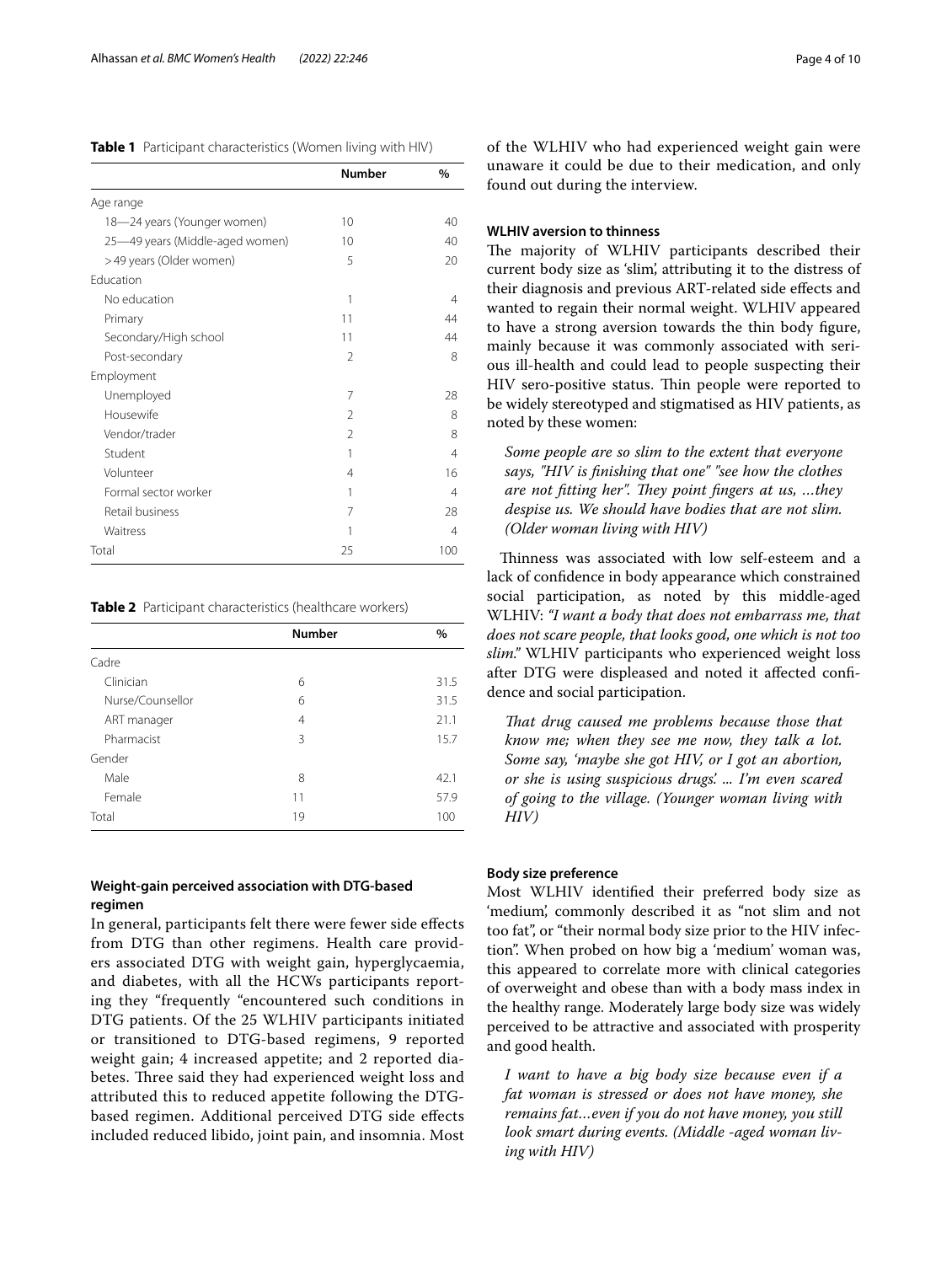Many perceived this 'medium' fgure to be ideal for middle-aged women, which conferred greater respectability in the community.

#### **Concerns about body weight**

WLHIV participants appeared to be less concerned about DTG-related weight gain, which they regarded as a common feature of HIV treatment. Many of those reporting weight gain said it was "marginal", "did not distract them from doing their normal work" and believed it would "not last long". Weight gain was interpreted by some HCWs and WLHIV as an outcome of the 'positive living', which PLHIV are encouraged to embrace. They would only become concerned if they became "*extremely fat and face difculty walking*" (Older woman living with HIV), or it resulted in a debilitating disease. Excessively fat women were noted to be widely stereotyped as 'lazy' and 'useless' and unable to perform daily activities expected of a wife, afecting their marriage and marriage potential.

Several women said they "*received a lot of compliments from friends and felt good"* (Younger woman living with HIV) for gaining weight after switching to DTG. Young women often diferentiated two types of weight gain: one, which is desired, entail uniform increase across all parts of the body; and the other, which is disliked, involves excess fat at specifc parts of the body such as abdomen, face, etc.,

*I like to put on weight, but I do not want to get too fat to the extent of being shapeless. I want to gain bodyweight in a considerable way, one which is uniform. And not like one part of your body is big and other is small. (Younger woman living with HIV).*

What most WLHIV dreaded was a rapid change in appearance that might draw attention to their HIV positive status. They noted that dramatic increases in weight would lead to suggestion that "*they are either using ARVs or family planning pills*" (Middle-aged woman living with HIV).

#### **Weight gain was underreported**

Most women who gained weight had not reported it and lacked awareness that weight-gain was a potential side efect, "*I did not realize it. When you asked me, "did you gain body weight?" that is when I noticed because I am told that I am getting fatter and fatter."* (Younger woman living with HIV). Those that recognised it said they either lived with it, hoping it would resolve by itself, or resorted to self-medication. They appeared to be most concerned with (and would only report) symptoms that left visible signs on their body or were debilitating:

*It's only fatness, it doesn't kill. It is not stopping* 

*me from doing my work, it isn't like I have developed rashes or body pains or organ failure. … I travel from very far to come to the hospital. So, I said "Maybe I should get a remedy that can help to reduce my body weight a bit" instead of going all the way to tell the Musawo<doctor> about it. (Middle-aged woman living with HIV)*

This lack of awareness and of reporting had other negative health implications. In one reported incident, a WLHIV, who developed diabetes (allegedly from use of DTG-based regimen), developed diabetes-related complications leading to amputation because she failed to make the connection early so she could report to HCWs for a timely intervention.

#### **Efect of weight change on medication adherence**

None of the WLHIV participants who experienced weight gain from DTG interrupted their medication, including those who were critical about gaining weight, "*I obviously continued… taking my drugs. Because gaining bodyweight is not a disease."* (Younger woman living with HIV). Further, most had not checked the potential efects DTG drug on body weight before deciding to take it, nor would information about potential weight gain have afected their decision to take it. Some said weight gain from DTG use motivated them to improve medication adherence: *"I was happy it [DTG] made me to gain weight. So, I started taking it in full swing…."* (Younger woman living with HIV).

Women had limited understanding of health risks associated with weight-gain and tended to appreciate the benefts of ART a lot more than the risks associated with weight-gain. The potential for ART interruption leading to increased viral load and related deterioration of health was a common concern and a key reason woman did not stop treatment despite weight gain, as alluded by this participant: *"I do not mind about those side efects [ weight gain], I mind about my health. Because if I stop taking it, the viral load is going to increase, because ART is life* "(Middle-aged woman living with HIV).

However, many WLHIV participants suggested that their adherence would be afected if a DTG-based regimen made them slimmer. The few women who reported losing weight from DTG use feared they would be identifed and stigmatised (as HIV positive), which afected their pill taking.

*Everyone started to notice; saying 'eh! she is losing weight; what is she sufering from?' … that afected my attitude, I get discouraged, sometimes I will go without taking it (Younger woman living with HIV)*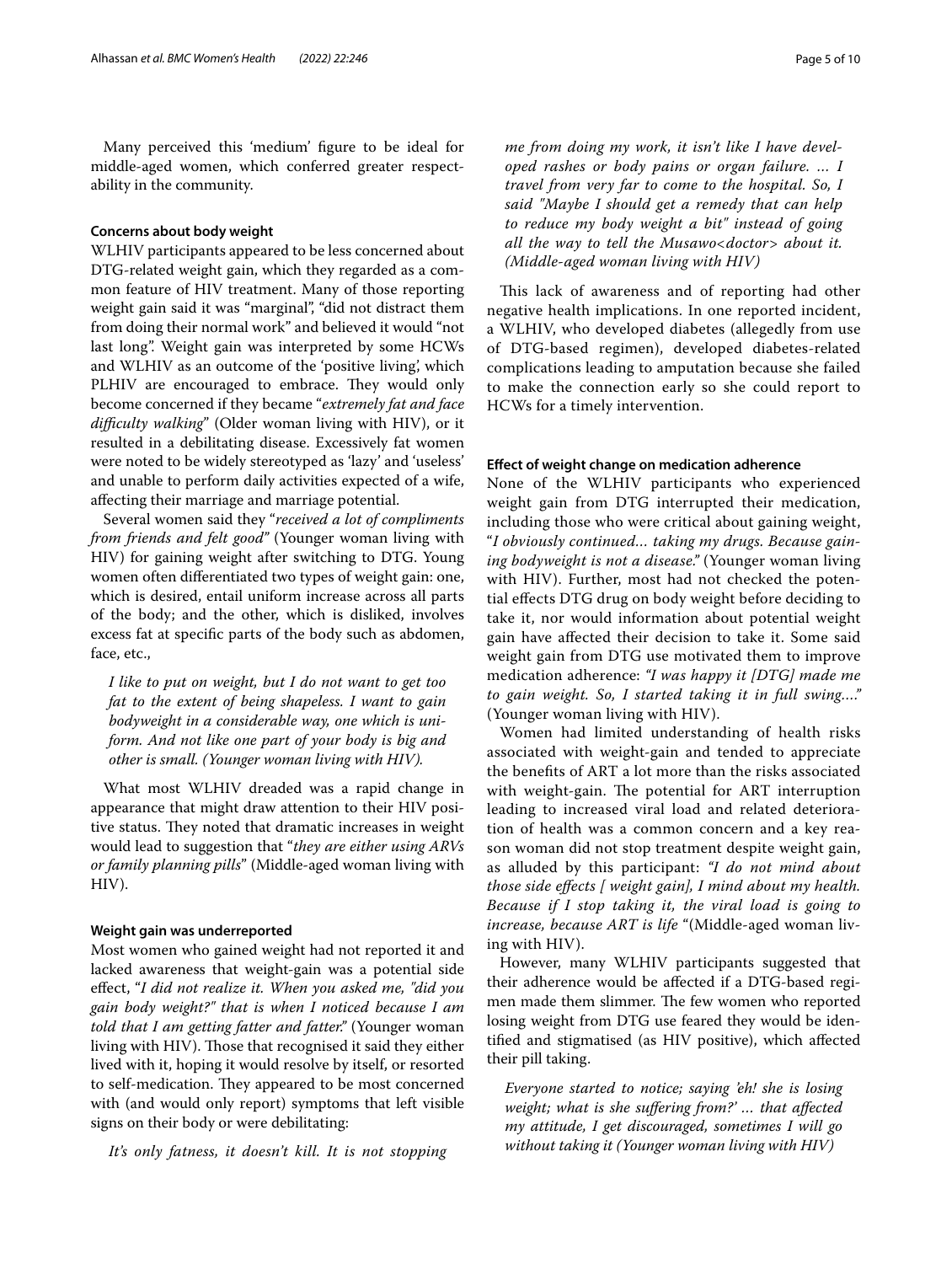Some participants perceived weight loss to mean the drug is not efective or not suitable for them and therefore they should stop using it, as noted by this woman "*when you start using it [ ARV] and you see that you are losing weight it means that it is not good for you."* (Younger woman living with HIV).

#### **Gaps in risk communication**

WLHIV participants widely emphasised the importance of knowledge about side efects to reduce their anxieties and enhance adherence and timely reporting of side efects. Most said they were not informed about the full range of DTG side effects, especially those related to pregnancy, weight gain and diabetes. The lack of adequate information festered misconceptions, which may have undermined or promoted DTG uptake, including beliefs that "*DTG is going to cure us completely"* (Middleaged woman living with HIV) and "*DTG acts as family planning*" (Younger woman living with HIV).

Information about possible side efects was provided in leafets that were written in English and/or Luganda, often without an accompanying explanation from health workers. "There is no information I was given. I was *just called from the pharmacy and told, "you have been switched to this new drug, in case of any side-efect call us on this number"* (Middle-aged woman living with HIV). Several women reported that they could not read the leaflet. "*They gave me just a paper, but I can't read*" (Middle-aged woman living with HIV). Those who could read said they found leafets useful as they provided a reference to check against symptoms:

*it was useful to me because it had those signs and symptoms. If it was not given to me, I would wonder 'what was happening to me'? … But when they gave it to me, I read it and know that "eh, this is the side-efect of the drug" and I stay strong [when I experienced the side efects]. I continue swallowing my drugs knowing that it will stop. (Middle-aged woman living with HIV).*

Providers identifed that the leafets did not contain information about 'newer' side efects of DTG-based regimen such as hyperglycaemia and diabetes and suggested the need for updated leaflets that were concise, accessible using diagrams/pictures, and translated into common local languages.

Pre-treatment information on DTG-based regimen was provided in group health talks by peer educators. Both the health care provider and women identifed that such talks were not targeted and lacked opportunity and privacy to ask personal questions and learn about treatment, as suggested by this woman:

*there wasn't so much one-on-one as in someone giving you details about the drug…, maybe that's why I did not get to understand the side efects. (Older woman living with HIV)*

Some providers were not sufficiently transparent about potential side efects of DTG-based regimen. Programmatic targets for facilities to transition people to DTGbased regimen were noted to have resulted in practices that undermined patients' autonomy over their treatment. Many HCWs described being cautious so as not to discourage patients from using the drug. Instead, they downplayed side efects while emphasising benefts.

*I tell them, but more of the benefts not really the risks. … I tell them with caution of the challenges, we say "the side efects are not so common". … we say to them please return to the Musawo<doctor> if you experience any problem. (Clinician)*

Women also alluded to lacking support at home or with friends with whom they could discuss and understand their weight gain. Those who had not disclosed their HIV status regarded any side efect as a secret and rarely discussed symptoms with other people to confrm or discount the cause. Others failed to disclose their HIV positive status and treatment when they consulted with health workers outside of the HIV specialist clinics.

# **Barriers to monitoring and treating weight gain and related complications**

Both WLHIV and health care providers in HIV clinics pointed to challenges in recognising and monitoring weight gain and associated co-morbidities. While most facilities had scales, recording of patient weight was inconsistent. The lack of equipment and resources, especially in lower-level facilities, was widely identifed, for example, frequent stock-out of glucose test kits meant health workers were not able to check for baseline diabetes before initiation, as mandated by the treatment guidelines, nor monitor the blood sugar level of patients.

*at times we may go without kits for testing random blood sugar, so we're not able to get to the bottom of their weight gain. (Nurse)*

Health care providers described having to refer patients who presented with weight gain to higher level hospitals and private providers, which brought fnancial cost to patients. Women reported having to buy drugs from outof-pocket to manage side efects experienced from DTG use, *"When I had the diabetes the doctor prescribed medicine for me worth shs.200,000, shs.150,000, shs.300,000. I could not aford it. I waited for about 2 weeks until my*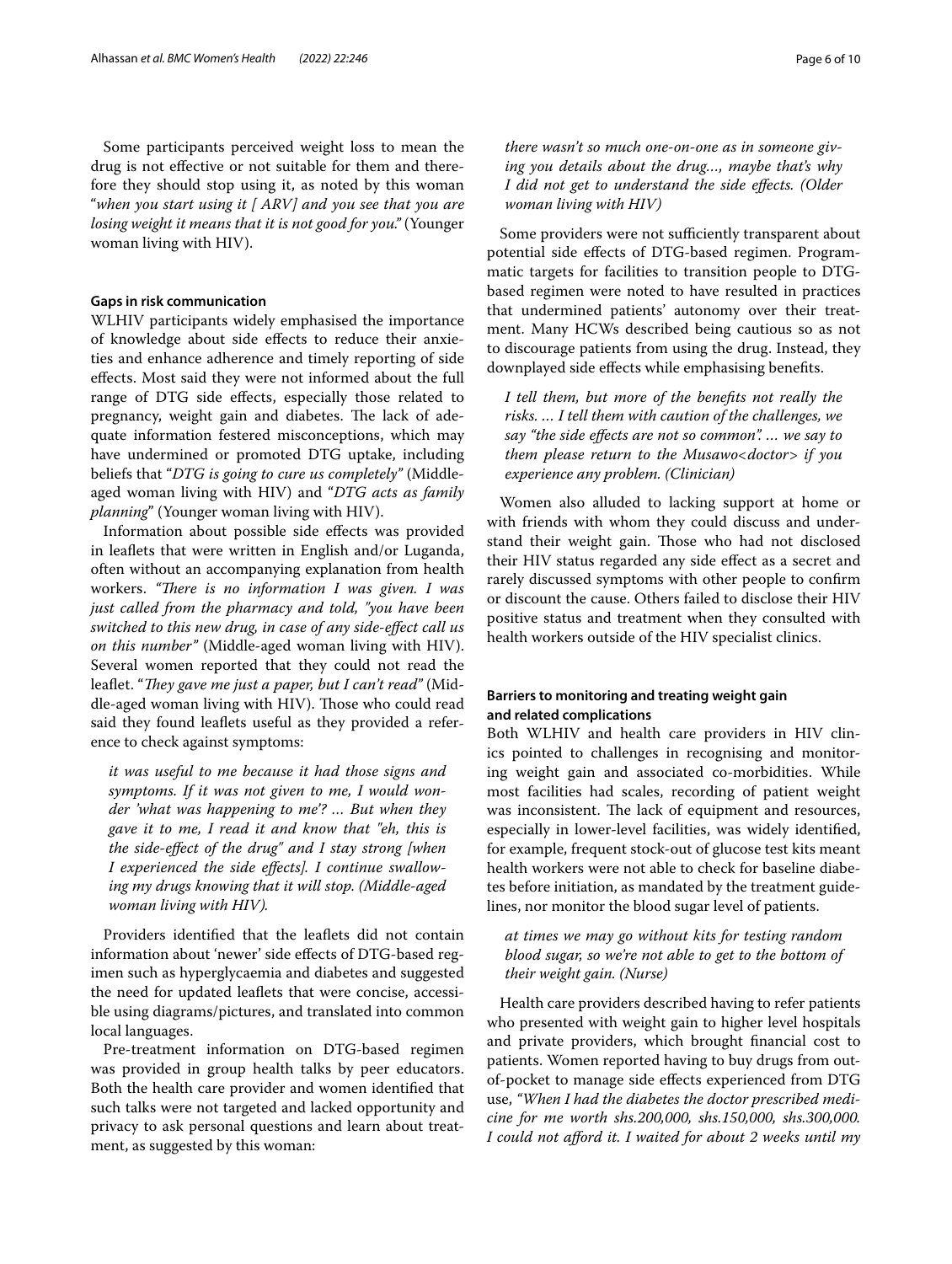*relatives bought it for me. …Whenever the dose is getting fnished, I get worried"* (Older woman living with HIV).

Additional commodity challenges were related to stock-out of alternative efavirenz-based regimens, which constrained health care providers ability to switch patients with weight gain issues, "*we have been having challenges of stock outs of TLE [alternative ART regimen], which makes it hard for us to switch those who are not responding well to DTG"* (Clinician).

Further, low staff ratio and related high workload were noted to afect efective vigilance for weight gain issues. Some providers said they were unable to spend as much time as the would have liked with HIV patients that led to them missing important side efects.

*we tend to ask the patient 'what is your illness today?' But forgetting—'how was the drug? … what have you experienced?' … problem is sometimes you only have 4 nurses looking after a clinic of 200 patients, so it is just impossible to do this for everyone …. (Nurse)*

There was no national or local guidance on how to deal with DTG-associated weight gain and related health problems. Providers noted a lack of clarity about what level of weight gain they should be concerned about, given that some weight gain may be positive and suggest a return to health. Information on how to manage signifcant weight gain and associated co-morbidities are limited in current national treatment guidelines, resulting in management inconsistencies.

*We don't have a protocol that we are going to follow in case someone comes with this or that level of sugars. So, I will come with my ideas, we know how to manage hyperglycaemia, but we have diferent ideas, so, I could choose to withdraw the drug and … someone else will chose to start them on insulin immediately, so if we could have seniors' intervention or a consistent protocol, … I think it would be better. (Clinician)*

Patients recognising and presenting with 'minor' weight gain to HIV clinics were given nutritional education and encouragement from health care providers to modify their lifestyle, including "*making changes to their diet*", "*eating less high protein food*", and "*engaging in regular exercise*". Such lifestyle modifcation advice was unappealing to several WLHIV who complained about lack of food options. Lactating mothers were especially concerned they would struggle to feed their babies if they were to make dietary modifications. There was mixed response to participating in a weight loss programme, with many women suggesting they would be reluctant to join, citing fear of growing thin, old age, and lack of strength. It was widely believed weight loss programmes are meant for the rich "*who become fat through eating good food and not for the poor"* (Middle-aged woman living with HIV). Several suggested they would only participate if it was made mandatory or recommended by their doctors: *"I would join If the doctors recommended it. But if it's my choice to make, I would not join"* (Younger woman living with HIV).

## **Discussion**

Overall, our fndings indicate an aversion to thin body size and a social beneft to gaining a moderate to high level of weight among WLHIV taking DTG in Uganda. DTG-associated weight gain did not appear to afect women's adherence to treatment, whereas treatmentassociated weight loss did impact adherence. Clinical management and pharmacovigilance of DTG-related weight gain issues are constrained by womens' limited knowledge of what to expect and of the health risks associated with being overweight in the context of treated HIV infection. While this was a major source of worry for health care providers, it was less of a concern for WLHIV, often leading to incongruent treatment expectations and a low uptake of weight loss interventions among WLHIV. The lack of clear communication, access to diagnostic equipment and resources to investigate weight gain and limited clinical guidance emerged as vital health system factors.

The aversion to thinness observed in our study has been demonstrated among other PLHIV[\[35](#page-9-24), [36\]](#page-9-25). In the current study, WLHIV preference for a larger body size was related to the need to conceal their HIV positive status (41). Studies have suggested that HIV positive status may have a potential bufering efect against perceived weight stigma experiences, in part, due to historical links between HIV infection and low body weight [[37](#page-9-26), [38](#page-9-27)]. Thinness is commonly perceived in African societies to be associated with poverty and disease[[39](#page-9-28)] and weight loss was perceived to lead to people suspecting HIV. Persson noted this in relation to PLHIV with lipoatrophy (a condition with facial wasting and central bodily fat accumulation linked to early antiretrovirals) perceiving that HIV is 'written on the face', inviting social gaze, and making it difficult to maintain secrecy about HIV status[ $40$ ]. The desire to keep one's HIV status secret is critical in our study context where sero-disclosure is low and carries negative consequences, such as stigma, discrimination, and intimate partner violence $[41, 42]$  $[41, 42]$  $[41, 42]$  $[41, 42]$  $[41, 42]$ . The body represents the medium through which a positive HIV status is discernible to society and changes in appearance are a trigger for social and personal stigmatisation[\[43](#page-9-32)]. Following HIV diagnosis, women may become more image conscious and experience heightened need to be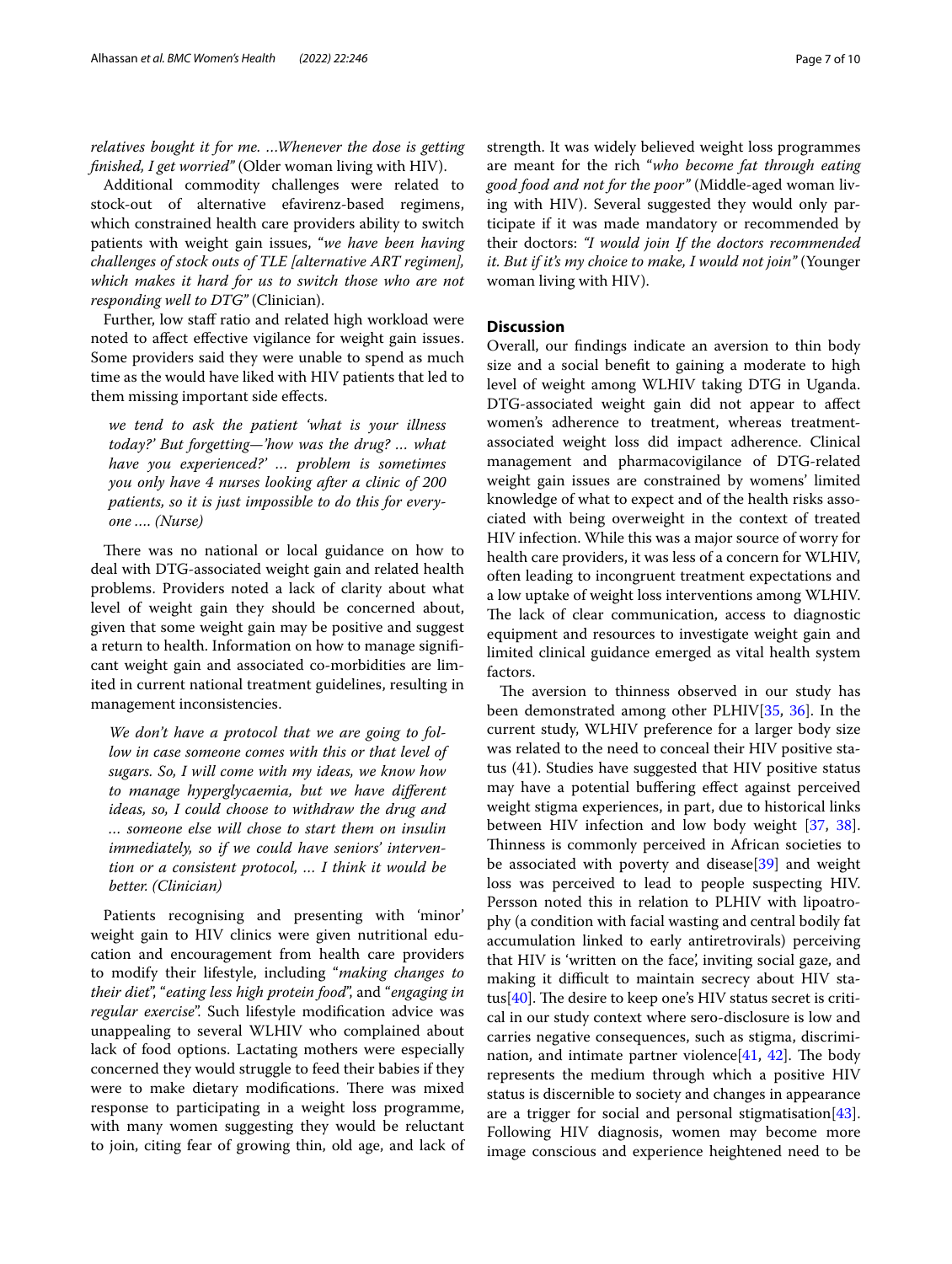attractive to boost their self-confdence and crowd out the possibility of people fnding out about their diagnosis. They do so by aspiring to cultural ideals of beauty, which in the study context was moderate to large body size.

Our fndings underscore the need for health professionals to take serious account of body size perceptions in shaping women's body image, social interaction, and psychosocial wellbeing[\[40](#page-9-29)] if they want to improve HIV treatment outcomes. Gibson posits that WLHIV construct complex and fuid relationships with their bodies shaped by cultural discourses of the female body, physical changes to the body following diagnosis, and HIV-related stigma[\[14\]](#page-9-3). Even when they had not lost weight, women in our study were constantly anxious that their bodies may show symptoms of HIV infection and aspired to gain weight to look attractive.

The perceived weight gain associated with DTG-based regimen is consistent with the work of Nabitaka and colleagues in Uganda [\[44](#page-9-33)] (48) and corroborates other studies [[10,](#page-8-9) [45,](#page-9-34) [46\]](#page-9-35). Current health promotion approach in Ugandan facilities encourages patients with weight gain on DTG to reduce weight through dietary and lifestyle modifications. This may be ineffective if WLHIV are content with their body size or desire a large body size to thrive. Routine discussion about body size and health should be instituted to enable providers to discuss preferences and concerns and to develop intervention plans that are contextually relevant and tailored to the patient [[36,](#page-9-25) [47\]](#page-9-36). Further, body image perceptions and experiences of PLHIV are dynamic and changeable [\[48\]](#page-9-37), and thus require ongoing attention and discussion. Previous observations, mostly made in the context of lipodystrophy, have suggested that weight gain may reduce adherence to ART [\[44](#page-9-33)]. Contrary to this, our data indicated that moderate to high weight gain does not reduce adherence, and in some cases motivated greater adherence among women. Women's limited knowledge of the actual health risks led many to underplay these risks and may have distorted their body size preferences making them less likely to report weight gain.

Several practical recommendations for health-care providers arise and are outlined in Table [3](#page-7-0). Further, there is a lack of sufficient guidance on how to manage weight gain and related complications of DTG. Although the current Ugandan ART guidelines mandate regular weight and blood glucose monitoring for patients on DTG-based regimens, this has been hindered by general deficiencies in the laboratory infrastructure and commodity stock availability [[22](#page-9-11)]. Improved funding for diagnostic equipment and laboratory infrastructure is critical to supporting early detection of metabolic diseases associated with weight gain. There is the need for clear protocol for clinical management of DTG-associated weight gain and related health issues. The findings point to synergistic benefts from integration of HIV services with the management of non-communicable diseases such as diabetes and hypertension [[35](#page-9-24)], and further suggest the need for stronger set up for management of chronic disease in general.

#### **Limitations**

The cross-sectional design of the study only offered a snapshot of the perceptions of WLHIV about their body image and experience of DTG-related weight gain and therefore limits our ability to make causal inferences. A longitudinal study would add greater insight on body image perceptions and the dynamic impacts of weight gain on adherence behaviour over time, particularly as weight gain may not be clinically problematic over the short term. The purposive sampling approach, the focus on women and the small sample size provided an in-depth exploration but may limit the generalisation of the results to broader population of PLHIV and diferent settings. Weight gain issues are also pertinent to men, and a similar study may be needed to understand men's perspectives. Some WLHIV participants had not experienced weight gain, nor were they aware DTG was associated with weight gain, making it difcult to explore their lived experience. Given the personal nature of body image it is possible social desirability bias and discomfort talking about personal issues impeded the depth and reliability of some of the responses.

#### <span id="page-7-0"></span>**Table 3** Practical recommendations for healthcare providers

Treatment education and counselling should be conducted through group sessions along with one-to-one engagement with patients

Regular discussion with patients about their own appearance and body weight preferences to inform treatment and weight management plans Active vigilance and monitor weight gain and potential development of co-morbidities in DTG patients, including regular weighing and recording of weight

Baseline screening patients during ART initiation to identify those with high risks for overweight and diabetes for targeted support

Information about DTG side efects should be provided through leafet along with verbal explanation by HCWs; regular update of the leafets with new side effects discovered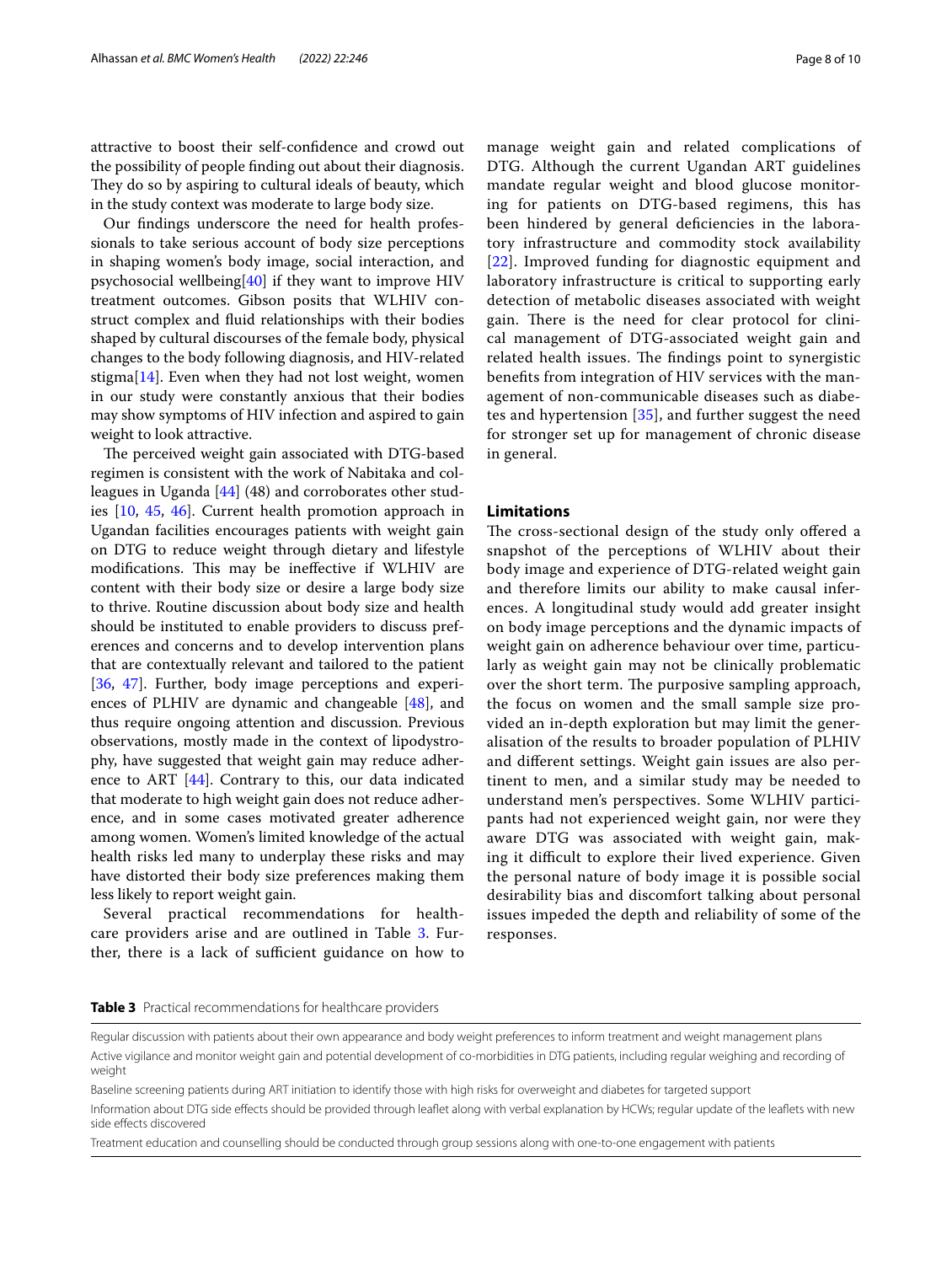# **Conclusion**

This study demonstrates the significance of large bodysize in enhancing positive body image, preventing unintended sero-disclosure and related stigma, and promoting psychosocial wellbeing among WLHIV in Uganda. While weight gain from DTG-use is widely recognized as a side efect by WLHIV and HWs, weight gain may be welcome by WLHIV and less likely to reduce medication adherence but could lead to underreporting and greater risk of cardiovascular and metabolic diseases among WLHIV. Regular and proactive monitoring for weight gain and potential development of co-morbidities in patients initiated on DTG-based regimens is recommended. Providers should account for the perceptions of WLHIV about their own appearance and body weight preferences to ensure optimal treatment and positive health outcomes. Future research will beneft from an exploration of men's perspectives of weight gain from HIV treatment as well as a longitudinal assessment of the efects of weight gain on adherence behaviour among both men and women.

#### **Abbreviations**

3TC: Lamivudine; ART: Antiretroviral therapy; DTG: Dolutegravir; EFV: Efavirenz; HCW: Healthcare workers; HIV: Human immunodefciency virus; PLHIV: People living with HIV; RA: Research assistant; WHO: World Health Organization; WLHIV: Women living with HIV.

## **Supplementary Information**

The online version contains supplementary material available at [https://doi.](https://doi.org/10.1186/s12905-022-01814-x) [org/10.1186/s12905-022-01814-x.](https://doi.org/10.1186/s12905-022-01814-x)

<span id="page-8-11"></span><span id="page-8-10"></span>**Additional fle 1. Appendix 1**: Semi-structured topic guides for used for interviewing women living with HIV and healthcare workers

**Additional fle 2. Appendix 2**: Completed COREQ checklist for manuscript

#### **Acknowledgements**

The authors express their gratitude to all the study participants. We are also grateful to the research assistants: Patience Nantume; Norah Nabudduwa, Kalisa Patricia Kelly for their contribution in collecting data for the study.

#### **Author contributions**

All authors contributed to the study. YA, AT and MT conceptualised and designed the study and conducted literature review. YA and AT supervised data collection, coded and analysed the data which was interpreted with MT, TM, CW, LM, ML, AC, HR, and SK. YA drafted the manuscript and all authors critically reviewed the draft. All authors read and approved the fnal manuscript.

#### **Funding**

The study forms part of the DolPHIN-2 project funded by Unitaid (Award number: 2016–08-UoL). The funder did not take part in the design and execution of the study or the writing of the manuscript.

#### **Availability of data and materials**

Data are available from the corresponding author on request**.**

### **Declarations**

#### **Ethics approval and consent to participate**

All participants were informed about the purpose of the study, what it involves, confdentiality, and study risks and benefts. Written informed consent was obtained from all participants prior to data collection. No participant was excluded due to ethical reasons or a lack of consent. Ethical approval for the study was obtained from ethics review committees of the Liverpool School of Tropical Medicine (LSTM REC 17–087), and the Joint Clinical Research Centre in Uganda (JC0818).

#### **Consent for publication**

Not applicable.

#### **Competing interests**

The authors declare that they have no competing interests.

#### **Author details**

<sup>1</sup> Department of International Public Health, Liverpool School of Tropical Medicine, Pembroke Place, Liverpool L3 5QA, UK.<sup>2</sup> Infectious Diseases Institute, Makerere University, Kampala, Uganda. <sup>3</sup> School of Public Health and Family Medicine, University of Cape Town, Cape Town, South Africa. <sup>4</sup>Institute of Systems, Molecular and Integrative Biology, University of Liverpool, Liverpool, UK. <sup>5</sup> Radboud University Nijmegen Medical Center, Radboud Institute for Health Sciences, Nijmegen, The Netherlands. <sup>6</sup>Tropical Infectious Diseases Unit, Royal Liverpool University Hospital, Liverpool, UK.

#### Received: 15 March 2022 Accepted: 7 June 2022 Published online: 21 June 2022

#### **References**

- <span id="page-8-0"></span>1. World Health Organization, Consolidated guidelines on the use of antiretroviral drugs for treating and preventing hiv infection: recommendation for a public health approach. The World Health Organisation; 2016.
- <span id="page-8-1"></span>2. World Health Organization, Updated recommendations on frst-line and second-line antiretroviral regimens and post-exposure prophylaxis and recommendations on early infant diagnosis of hiv: Interim guidelines. Supplement to the 2016 consolidated guidelines on the use of antiretrovirals. The World Health Organisation; 2018.
- <span id="page-8-2"></span>3. Sax PE, Erlandson KM, Lake JE, McComsey GA, Orkin C, Esser S, et al. Weight gain following initiation of antiretroviral therapy: Risk factors in randomized comparative clinical trials. Clin Infect Dis. 2020;71(6):1379–89.
- <span id="page-8-3"></span>4. Gallant J, Hsue PY, Shreay S, Meyer N. Comorbidities among us patients with prevalent hiv infection - a trend analysis. J Infect Dis. 2017;216(12):1525–33.
- <span id="page-8-4"></span>5. NAMSAL ANRS 12313 Study Group. Dolutegravir-based or low-dose efavirenz–based regimen for the treatment of hiv-1. New England Journal of Medicine. 2019;381:816–26.
- <span id="page-8-5"></span>6. Venter WDF, Moorhouse M, Sokhela S, Fairlie L, Mashabane N, Masenya M, et al. Dolutegravir plus two diferent prodrugs of tenofovir to treat hiv. N Engl J Med. 2019;381(9):803–15.
- <span id="page-8-6"></span>7. Waters L, Assoumou L, Rusconi S, Domingo P, Gompels M, De Wit S, et al., editors. Switch to dolutegravir from a boosted protease inhibitor associated with signifcant weight gain over 48 weeks in neat-022, a randomised 96-week trial. In: Journal of the international AIDS society Conference: 2018 international congress on drug therapy in HIV infection; 2018; Glasgow.
- <span id="page-8-7"></span>8. Debroy P, Sim M, Erlandson KM, Falutz J, Prado CM, Brown TT, et al. Progressive increases in fat mass occur in adults living with hiv on antiretroviral therapy, but patterns differ by sex and anatomic depot. J Antimicrob Chemother. 2019;74(4):1028–34.
- <span id="page-8-8"></span>9. Kerchberger AM, Sheth AN, Angert CD, Mehta CC, Summers NA, Ofotokun I, et al. Weight gain associated with integrase stand transfer inhibitor use in women. Clin Infect Dis. 2020;71(3):593–600.
- <span id="page-8-9"></span>10. Menard A, Meddeb L, Tissot-Dupont H, Ravaux I, Dhiver C, Mokhtari S, et al. Dolutegravir and weight gain: an unexpected bothering side efect? AIDS. 2017;31(10):1499–500.